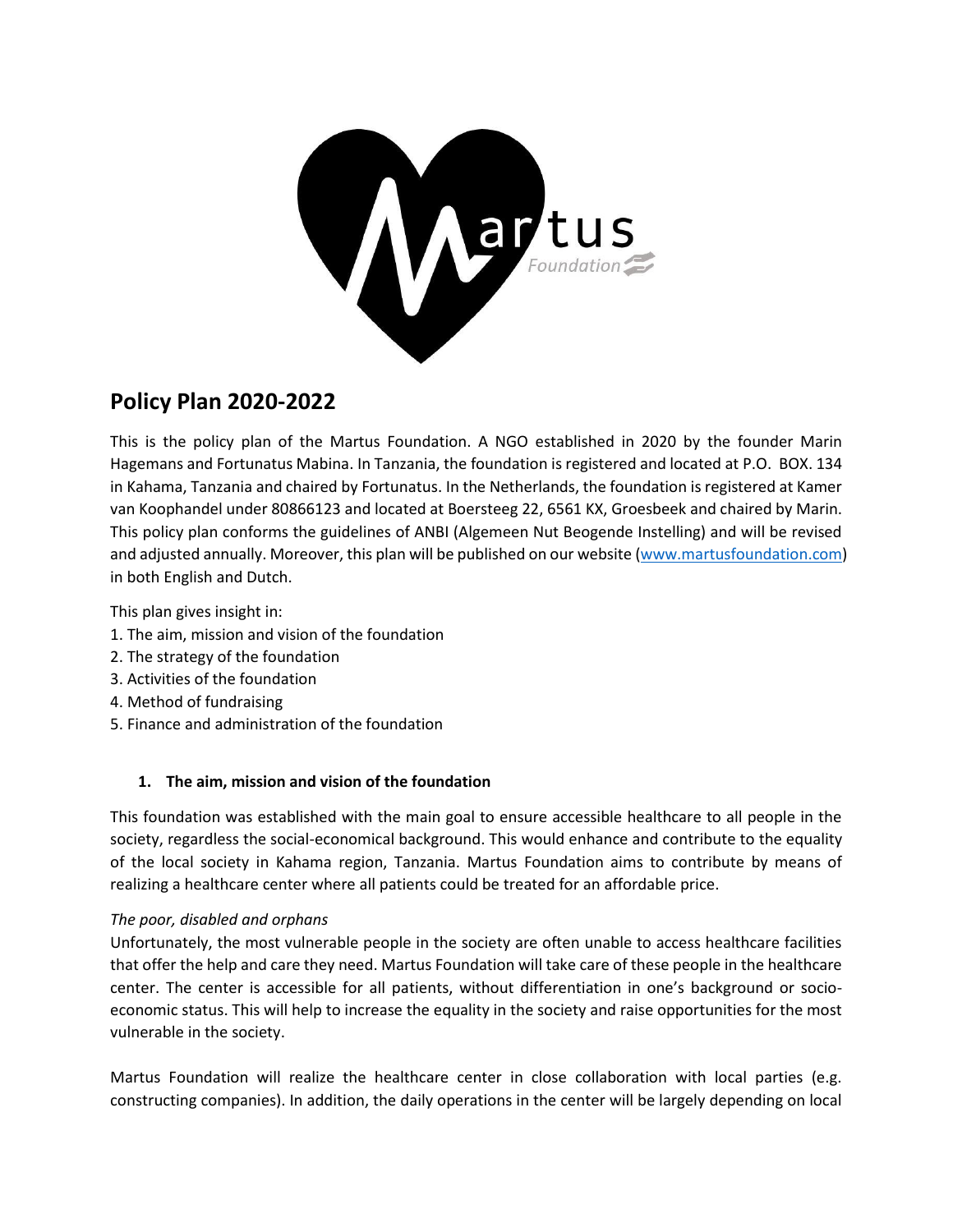

staff and expertise. In this way, Martus Foundation tries to contribute to the local economy at the same time. However, the aim is to establish international collaborations in order to facilitate awareness and knowledge transfers. Examples could be sharing experiences and photos about the situation in Kahama and the possibility of sponsoring or internships for medical students.

## **2. The Strategy of the foundation**

In order to achieve the goals, the Martus Foundation healthcare center will serve in various situations.

- 1. Treating patients: In the center all patients will be treated, regardless one's social or economical background. The center will support both inbound and outbound treatments as the foundation aims to realize an overnight department.
- 2. Educating the community: By collaborating with local organizations and schools, the foundation will contribute to a better understanding and knowledge of common diseases. By means of organizing presentations and free accessible information gatherings, the foundation tries to contribute to a better overall health of the community.
- 3. Offer emergency care: In case of a disaster, accident or another unforeseen occasion, Martus Foundation will contribute utmost with the means available.

The foundation operates on a non-profit basis.

The foundation will respect and comply to all local laws and regulations in Tanzania.

#### **3. Activities of the foundation**

The activities of the Dutch foundation mainly entail:

- Creating awareness and marketing management
- Organizing activities for fundraising
- Maintaining contact with donors and interested people (e.g. companies, private donors, schools, universities and other related associations)
- Monitoring the website and social channels in order to ensure great engagement with donors

In Tanzania the activities will be primarily be focused on developing and constructing the center, improving the healthcare knowledge, create awareness among (potential) patients and attract interesting collaboration partners.

In the future the foundation will focus on recruiting volunteers to share knowledge with the local experts, monitor the patient flow and improve the quality of healthcare.

#### **4. Method of fundraising**

The foundation aims to build a sustainable network with both corporate and private donors. Martus Foundation offers various donation programs to become "Friend of Martus" which contributes to a regular inflow of funds. Moreover, Martus Foundation aims to collaborate with institutions with similar goals in order to extend its network and applies for available funds, if applicable.

Besides that, funds will be generated by hosting events or organizing activities in the Netherlands.

The expectations of fundraising are as follows: